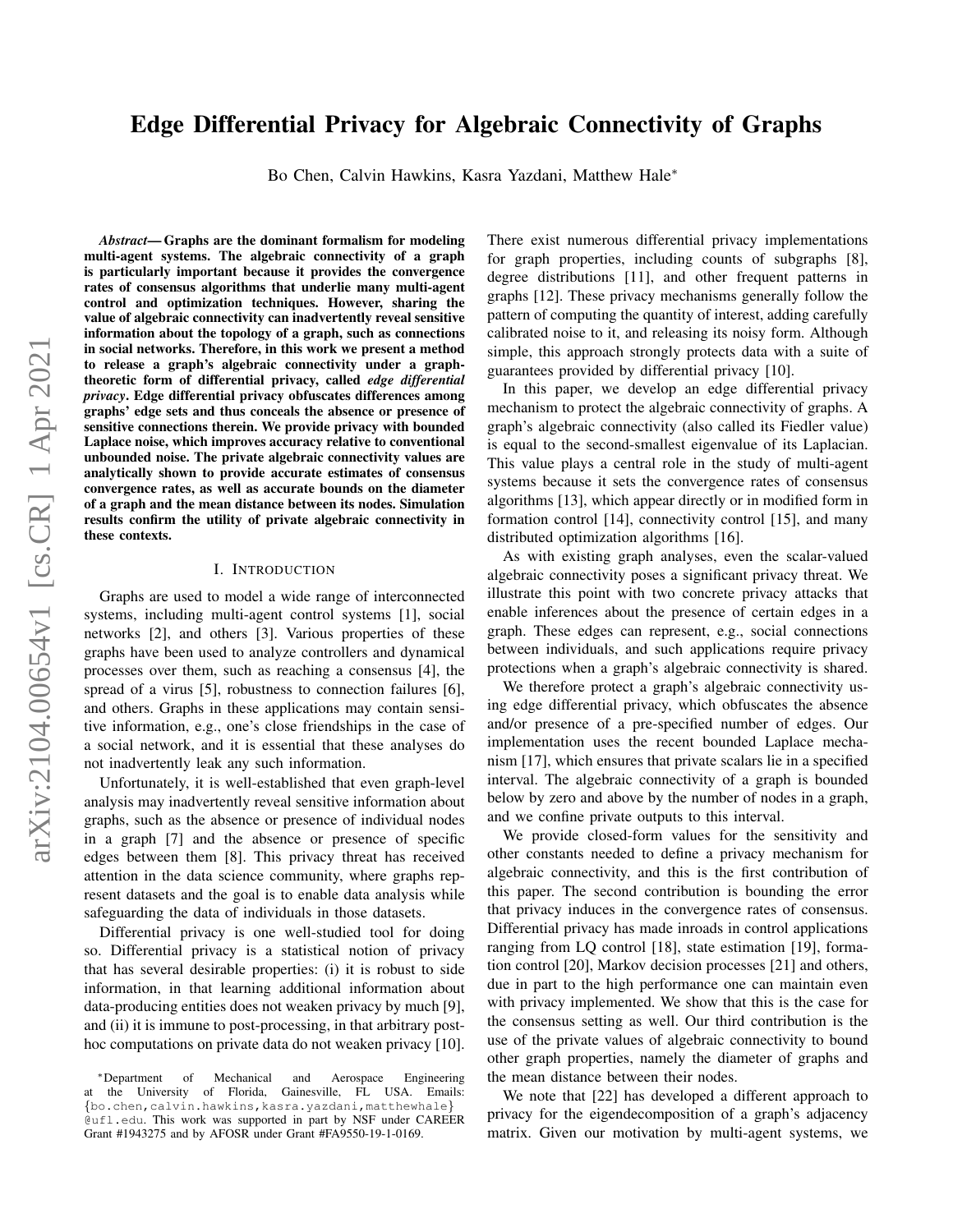focus on a graph's Laplacian, and we derive simpler forms for the distribution of noise required, as well as a privacy mechanism that does not require any post-processing.

The rest of the paper is organized as follows. Section II provides background, examples of privacy attacks, and problem statements. Section III develops the differential privacy mechanism for algebraic connectivity. Next, Section IV uses this mechanism to privately compute consensus convergence rates, and Section V applies it to bounding other graph properties. Then, Section VI provides simulation results and Section VII provides concluding remarks.

#### II. BACKGROUND AND PROBLEM FORMULATION

In this section, we briefly review background on graph theory and differential privacy, followed by formal problem statements.

## *A. Background on Graph Theory*

We consider an undirected, unweighted graph  $G = (V, E)$ defined over a set of nodes  $V = \{1, \ldots, n\}$  with edge set  $E \subset V \times V$ . The pair  $(i, j)$  belongs to E if nodes i and j share an edge, and  $(i, j) \notin E$  otherwise. Let  $\mathcal{G}_n$ denote the set of all graphs on n nodes. We let  $d_i =$  $|\{j \in V \mid (i,j) \in E\}|$  denote the degree of node  $i \in V$ . The degree matrix  $D(G) \in \mathbb{R}^{n \times n}$  is the diagonal matrix  $D(G) = \text{diag}(d_1, \ldots, d_n)$ . The adjacency of G is

$$
(H(G))_{ij} = \begin{cases} 1 & (i,j) \in E \\ 0 & \text{otherwise} \end{cases}.
$$

We denote the Laplacian of graph G by  $L(G) = D(G) - H(G)$ , which we simply refer to by L when the associated graph is clear from context.

Let the eigenvalues of L be ordered according to  $\lambda_1(L) \leq$  $\lambda_2(L) \leq \cdots \leq \lambda_n(L)$ . The matrix L is symmetric and positive semidefinite, and thus  $\lambda_i(L) \geq 0$  for all i. All graphs G have  $\lambda_1(L) = 0$ , and a seminal result shows that  $\lambda_2(L) > 0$ if and only if G is connected [23]. Thus,  $\lambda_2$  is often called the *algebraic connectivity* of a graph. Throughout this paper, we consider connected graphs.

The value of  $\lambda_2$  encodes a great deal of information about G: its value is non-decreasing in the number of edges in G, and algebraic connectivity is closely related to graph diameter and various other algebraic properties of graphs [24]. The value of  $\lambda_2$  also characterizes the performance of consensus algorithms. Specifically, disagreement in a consensus protocol decays proportionally to  $e^{-\lambda_2 t}$  [25].

# *B. Background on Differential Privacy*

Differential privacy is enforced by a *mechanism*, which is a randomized map. Given "similar" inputs, a differential privacy mechanism produces outputs that are approximately indistinguishable from each other. Formally, a mechanism must obfuscate differences between inputs that are *adjacent*[1](#page-1-0) .

<span id="page-1-2"></span>**Definition 1.** Let  $A \in \mathbb{N}$  be given, and fix a number of nodes  $n \in \mathbb{N}$ . Two graphs on n nodes, G and G', are adjacent if they differ by A edges. We express this mathematically via

$$
\mathrm{Adj}_A(G,G') = \begin{cases} 1 & |E(G)\Delta E(G')| \leq A \\ 0 & \mathrm{otherwise} \end{cases},
$$

where  $S_1 \Delta S_2 = (S_1 \backslash S_2) \cup (S_2 \backslash S_1)$  is the symmetric difference of two sets and  $|\cdot|$  denotes cardinality. difference of two sets and  $|\cdot|$  denotes cardinality.

Thus, A is the number of edges whose absence or presence must be concealed by privacy. In other words, differential privacy for  $\lambda_2$  must make any graph approximately indistinguishable from any graph within A edges of it.

Next, we briefly review differential privacy; see [10] for a complete exposition. A privacy mechanism  $M$  for a function f is obtained by first computing the function  $f$  on a given input  $x$ , and then adding noise to the output. The distribution of noise depends on the sensitivity of the function  $f$  to changes in its input, described below. It is the role of a mechanism to approximate functions of sensitive data with private responses, and we next state this formally.

<span id="page-1-1"></span>**Definition 2** (*Differential privacy; [10]*). Let  $\epsilon > 0$  and  $\delta \in [0, 1)$  be given and fix a probability space  $(\Omega, \mathcal{F}, \mathbb{P})$ . Then a mechanism  $\mathcal{M} : \Omega \times \mathcal{G}_n \to \mathbb{R}$  is  $(\epsilon, \delta)$ -differentially private if, for all adjacent graphs  $G, G' \in \mathcal{G}_n$ ,

$$
\mathbb{P} \big[ \mathcal{M}(G) \in S \big] \leq \exp(\epsilon) \cdot \mathbb{P} \big[ \mathcal{M} \left( G' \right) \in S \big] + \delta
$$

for all sets S in the Borel  $\sigma$ -algebra over R.  $\Diamond$ 

The value of  $\epsilon$  controls the amount of information shared, and typical values range from 0.1 to log 3 [10]. The value of  $\delta$  can be regarded as the probability that more information is shared than  $\epsilon$  should allow, and typical values range from 0 to 0.05. Smaller values of both imply stronger privacy. Given  $\epsilon$  and  $\delta$ , a privacy mechanism must enforce Definition [2](#page-1-1) for all graphs adjacent in the sense of Definition [1.](#page-1-2)

We next define the sensitivity of  $\lambda_2$ , which will be used later to calibrate the variance of privacy noise. With a slight abuse of notation, we treat  $\lambda_2$  as a function  $\lambda_2 : \mathcal{G}_n \to \mathbb{R}$ .

<span id="page-1-3"></span>**Definition 3.** The sensitivity of  $\lambda_2$  is the greatest difference between its values on Laplacians of adjacent graphs. Formally, given A,

$$
\Delta \lambda_2 = \max_{\substack{G,G' \in \mathcal{G}_n \\ \text{Adj}_A(G,G')=1}} \left| \lambda_2(L) - \lambda_2(L') \right|,
$$

 $\Diamond$ 

where  $L$  and  $L'$  are the Laplacians of  $G$  and  $G'$ 

We next state the problems that we will solve.

<span id="page-1-4"></span>Problem 1. *Given the adjacency relation in Definition [1,](#page-1-2) develop a mechanism to provide*  $(\epsilon, \delta)$ -differentially privacy *for the algebraic connectivity of a graph* G*.*

<span id="page-1-5"></span>Problem 2. *Given a diferentially private algebraic connectivity, quantify the accuracy of consensus protocol convergence rate estimates that use it.*

Problem 3. *Given a private algebraic connectivity, develop bounds on the expectation of other graph properties.*

<span id="page-1-0"></span><sup>&</sup>lt;sup>1</sup>The word "adjacency" appears in two forms in this paper: for the adjacency matrix  $H$  above, and for the adjacency relation used by differential privacy. The adjacency matrix appears only in this section and only to defined the graph Laplacian, and all subsequent uses of "adjacent" and "adjacency" pertain to differential privacy (not the adjacency matrix).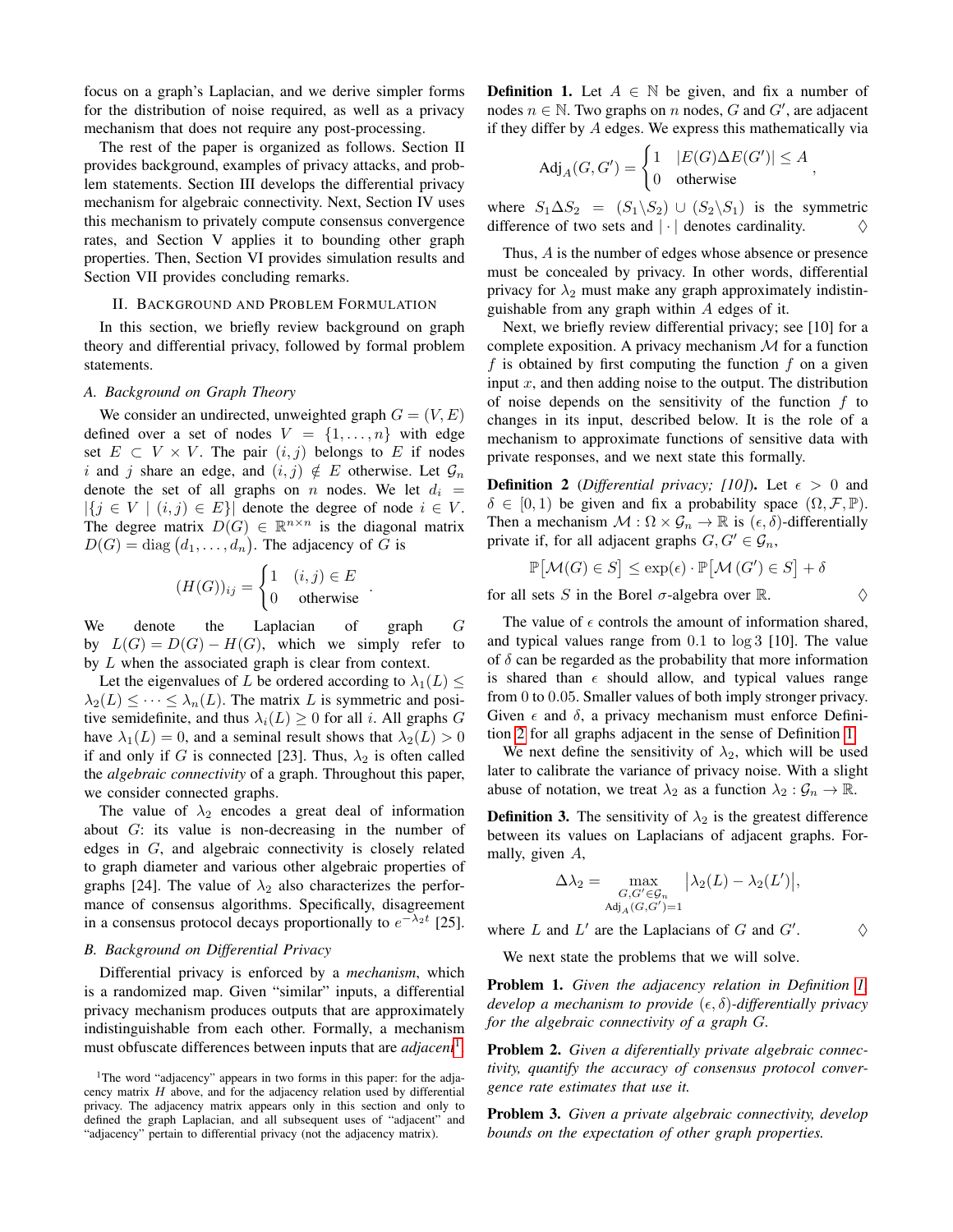## *C. Example Graph Privacy Attacks*

We close this section with two specific privacy attacks to highlight the importance of privacy for the algebraic connectivity of graphs. In each one, a single node combines knowledge of its neighborhood set with knowledge of  $\lambda_2$  to make inferences about a graph's topology. There exist many possibilities for more sophisticated attacks by considering collusion among nodes to make inferences, and these examples illustrate only two basic possibilities.

Example 1. Consider Figure [1,](#page-2-0) where node 1 wishes to infer node 4's neighbors using its own neighborhood set, i.e.,  $\mathcal{N}_1 = \{2, 3\}$ , and the fact that there are  $n = 4$  nodes.

<span id="page-2-0"></span>

Fig. 1. Node 1 knows there are  $n = 4$  nodes in the graph, and it can use the value of  $\lambda_2$  to infer the connections of node 4. The dashed edges indicate edges that are present but unknown to agent 1.

The release of the value of  $\lambda_2$  provides node 1 with knowledge that  $\lambda_2 = 2$ . Let  $d_{min}$  denote the minimum degree of the graph. Then, with the inequality [24]

$$
\lambda_2 \le \frac{nd_{min}}{n-1},
$$

where  $n$  is the number of nodes, node 1 can infer that

$$
d_{min} \ge \frac{(n-1)\lambda_2}{n} = \frac{3}{2}.
$$

Because  $d_{min}$  is integer-valued, we see that  $d_{min} \geq 2$ . Then node 4 must have at least two neighbors; because node 4 does not share an edge with node 1, node 1 can infer, with certainty, that  $\mathcal{N}_4 = \{2, 3\}.$ 

Example 2. Consider Figure [2,](#page-2-1) and suppose that node 1 wishes to determine as much as possible with its neighborhood set,  $\mathcal{N}_1 = \{2, 3\}$ , and the knowledge that  $\lambda_2 = 1$ .

<span id="page-2-1"></span>

Fig. 2. Node 1 knows there are  $n = 4$  nodes in the graph, and it can use the value of  $\lambda_2$  to essentially infer the entire graph. The dashed edges indicate edges that are present but unknown to agent 1.

From node 1's perspective, the possible edges are  $E_{poss} =$  $\{(2, 3), (2, 4), (3, 4)\}\$ , and node 1 wishes to determine which ones are present and absent. Thus, there are 8 topologies to consider. Node 1 can rule out the case in which all edges in  $E_{poss}$  are in the graph; if they were, then the graph would have a ring graph as a sub-graph and hence have  $\lambda_2 \geq 2$ . If none of the edges in  $E_{poss}$  were present, then the graph would be disconnected, and it would have  $\lambda_2 = 0$ . Then either one or two edges from  $E_{poss}$  are present.

From  $E_{poss}$ , if only  $(2, 3)$  were in the graph, then it would also be disconnected, and thus node 1 can rule that case out. If either  $(2, 4)$  or  $(3, 4)$  were in the graph (with the others in  $E_{poss}$  absent), then it would have a line topology, but this would give  $\lambda_2 = 2 - \sqrt{2}$ .

Then exactly two edges from  $E_{poss}$  must be in the graph. If both  $(2, 4)$  and  $(3, 4)$  were present and  $(2, 3)$  were absent, then the graph would have a ring topology, but then it would have  $\lambda_2 = 2$ . Thus, the possibilities are either that the edges  $(2, 3)$  and  $(3, 4)$  are in the graph, or that the edges  $(2, 3)$  and  $(2, 4)$  are in the graph.

Then node 1 can conclude with certainty that the edge  $(2, 3)$  is in the graph. It can also conclude with certainty that either  $(2, 4)$  is in the graph or  $(3, 4)$  is in the graph, but not both; the graphs produced by having one of these edges are isomorphic and hence cannot be distinguished here. Thus, node 1 has inferred the topology and narrowed the graph down to two possibilities for node labels in that topology.  $\triangle$ 

We stress that these examples are only a small, representative sample of the kinds of privacy attacks one can enact with knowledge of  $\lambda_2$ . Broadly speaking, these are *reconstruction attacks*, in that they combine released information, namely  $\lambda_2$ , with other knowledge to infer sensitive information, which in this case is the underlying graph and/or its characteristics. There are many possibilities for other knowledge of graph properties that can be combined with  $\lambda_2$ , and, given the extensive suite of relationships between  $\lambda_2$  and other graph properties [24], many attacks are possible.

Related graph privacy threats have been observed in the data science community for other scalar-valued graph properties, such as counts of subgraphs and triangles [26], degree sequences [27], and numerous others [28]. These threats have been addressed by developing new mechanisms to provide differential privacy to the graph properties of interest. Given the privacy threats associated with releasing  $\lambda_2$  and the wide use of  $\lambda_2$  in analyzing multi-agent systems, we develop techniques to protect  $\lambda_2$  with differential privacy.

## III. PRIVACY MECHANISM FOR  $\lambda_2$

In this section we develop the privacy mechanism that enforces edge differential privacy. We first start by providing a bound on the sensitivity in Definition [3.](#page-1-3)

<span id="page-2-2"></span>**Lemma 1.** Fix an adjacency parameter  $A \in \mathbb{N}$ . Then, with respect to the adjacency relation in Definition [1,](#page-1-2) the sensitivity of  $\lambda_2$  satisfies  $\Delta \lambda_2 \leq 2A$ .

## *Proof:* See Appendix [A.](#page-6-0)

Noise is added by a mechanism, which is a randomized map used to implement differential privacy. The Laplace mechanism is widely used, and it adds noise from a Laplace distribution to sensitive data (or functions thereof). The standard Laplace mechanism has support on all of  $\mathbb{R}$ , though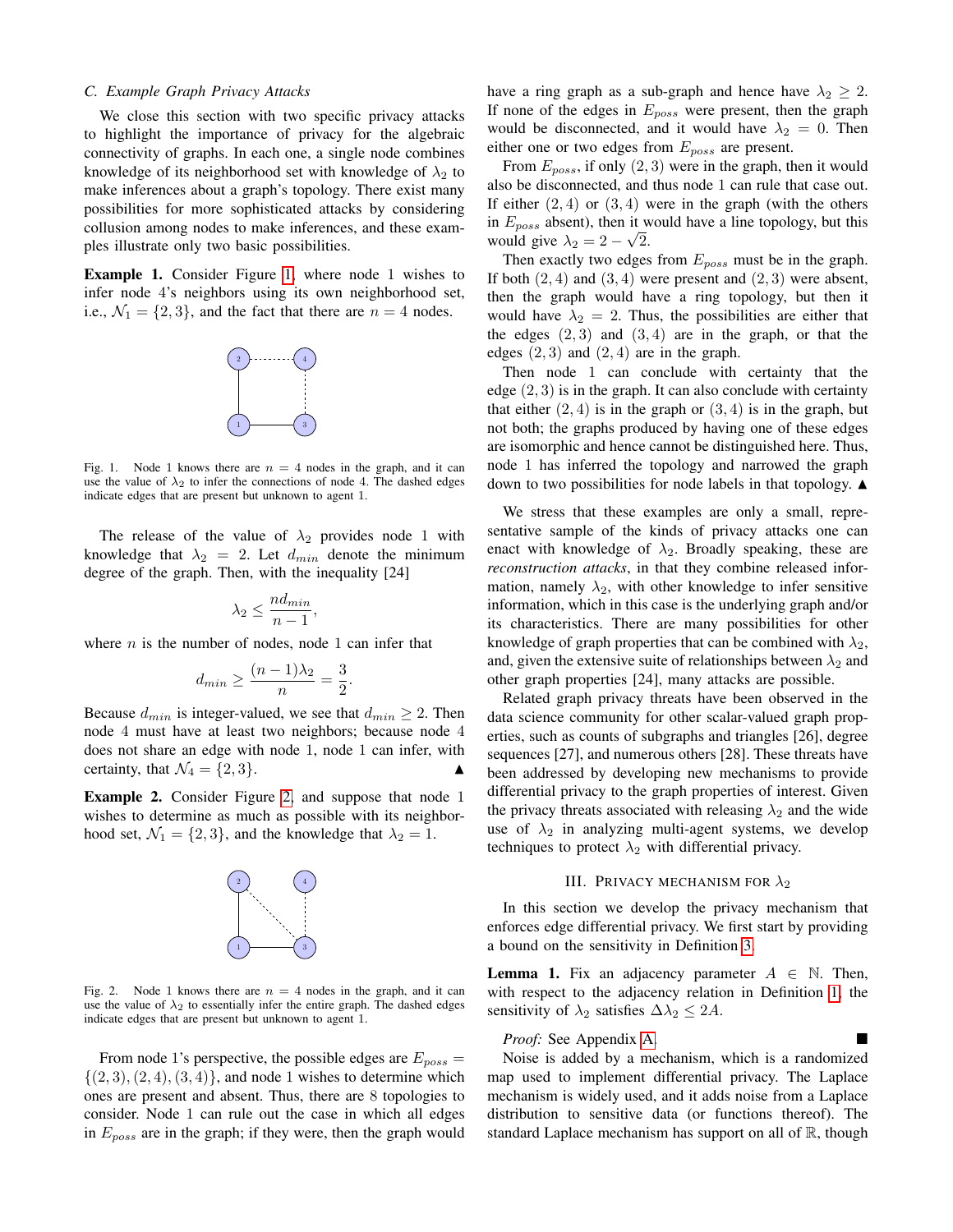for graphs on n nodes,  $\lambda_2$  is known to lie in the interval  $[0, n]$ . One can add Laplace noise and then project the result onto  $[0, n]$  (which is differentially private because the projection is merely post-processing), though similar approaches have been shown to produce highly inaccurate private data [29]. Instead, we use the bounded Laplace mechanism in [17]; though bounded Laplace noise appeared earlier in the privacy literature, to the best of our knowledge [17] is the first work to rigorously analyze its privacy properties. We state it in a form amenable to use with  $\lambda_2$ .

<span id="page-3-0"></span>**Definition 4.** Let  $b > 0$  and let  $D = [0, n]$ . Then the bounded Laplace mechanism  $W_{\lambda_2} : \Omega \to D$ , for each  $\lambda_2 \in D$ , is given by its probability density function  $f_{W_{\lambda_2}}$  as

$$
f_{W_{\lambda_2}}(x) = \begin{cases} 0 & \text{if } x \notin D \\ \frac{1}{C_{\lambda_2}(b)} \frac{1}{2b} e^{-\frac{|x - \lambda_2|}{b}} & \text{if } x \in D \end{cases}
$$

where  $C_{\lambda_2}(b) = \int_D \frac{1}{2b} e^{-\frac{|x-\lambda_2|}{b}} dx$  is a normalizing term.  $\Diamond$ 

Next, we establish an algebraic relation for b which lets the bounded Laplace mechanism satisfy the theoretical guarantees of  $(\epsilon, \delta)$ -differential privacy in Definition [2.](#page-1-1)

<span id="page-3-4"></span>**Theorem [1](#page-1-4)** (*Privacy mechanism for*  $\lambda_2$ *; Solution Problem 1*). Let  $\epsilon > 0$  and  $\delta \in (0,1)$  be given. Then for the bounded Laplace mechanism  $W_{\lambda_2}$  in Definition [4,](#page-3-0) choosing b according to

$$
b \ge \frac{2A}{\epsilon - \log \left( \frac{1 - \frac{1}{2}e^{-\frac{2A}{b}} \left( 1 + e^{-\frac{n}{b} - 1} \right)}{1 - \frac{1}{2} \left( 1 + e^{-\frac{n}{b}} \right)} \right) - \log(1 - \delta)}
$$
(1)

satisfies  $(\epsilon, \delta)$ -differentially privacy.

*Proof:* See Appendix [B.](#page-6-1)

Note that  $b$  appears on both sides of [\(1\)](#page-3-1). In [17], the authors provide an algorithm to solve for  $b$  using the bisection method, and we use this in the remainder of the paper.

#### IV. APPLICATIONS TO CONSENSUS

In this section, we solve Problem [2](#page-1-5) and bound the error in consensus convergence rates when they are computed using private values of  $\lambda_2$ . As discussed in the introduction, consensus protocols underlie a number of multi-agent control and optimization algorithms, e.g., [13]–[16]. Consider a network of n agents running a consensus protocol with communication topology modeled by an undirected, unweighted graph G. To protect the connections in this graph, a differentially private version of  $\lambda_2$  is used for analysis.

In continuous time, a consensus protocol takes the form  $\dot{x} = -L(G)x$ , where  $L(G)$  is the graph Laplacian. This protocol converges to the average of agents' initial state values with error bound at time t proportional to  $e^{-\lambda_2 t}$  [25]. Let  $r(t) = e^{-\lambda_2 t}$  be the true convergence rate for the network G. Let  $\tilde{\lambda}_2$  be the output of the bounded Laplace mechanism with privacy parameters  $\epsilon$  and  $\delta$ . Let  $\tilde{r}(t) = e^{-\tilde{\lambda}_2 t}$  be the convergence rate estimate. To compare the estimated convergence rate under privacy to the true convergence rate, we analyze  $|\tilde{r}(t) - r(t)|$ .

Note that as  $t \to \infty$ , both  $\tilde{r}(t) \to 0$  and  $r(t) \to 0$ , which implies that  $|\tilde{r}(t) - r(t)| \rightarrow 0$  as well. Although the error in the convergence rate estimate goes to 0 asymptotically, we are interested in analyzing the error at all values of t. To accomplish this, we give a concentration bound that bounds the probability  $P(|\tilde{r}(t) - r(t)| \ge a)$  in terms of t, the true algebraic connectivity  $\lambda_2$ , and the level of the privacy encoded in b that is determined using  $\epsilon$  and  $\delta$ .

<span id="page-3-2"></span>Theorem 2 (*Convergence rate concentration bound; Solution to Problem 2*). Let  $C_{\lambda_2}(b) = 1 - \frac{1}{2} \left( e^{-\frac{\lambda_2}{b}} + e^{-\frac{n-\lambda_2}{b}} \right)$ . Then, for  $t > 0$  and a fixed  $\lambda_2$  and b,

$$
P(|\tilde{r}(t) - r(t)| \ge a) \le \frac{1}{C_{\lambda_2}(b)} \frac{1}{2a} (\rho_1(t) + \rho_2(t) - \rho_3(t)),
$$

where

$$
\rho_1(t) = \frac{e^{-\lambda_2(\frac{1}{b}+t)} \left(-bte^{\frac{\lambda_2}{b}} + bt + e^{\lambda_2 t} - 1\right)}{bt - 1},
$$
  

$$
\rho_2(t) = e^{-\lambda_2 t} \left(1 - e^{\frac{\lambda_2 - n}{b}}\right), \ \rho_3(t) = \frac{e^{-\lambda_2 t} - e^{\frac{\lambda_2 - n(bt + 1)}{b}}}{bt + 1}.
$$

*Proof:* See Appendix [C.](#page-6-2)

Taking limits of the bound presented in Theorem [2](#page-3-2) shows that as  $t \to \infty$ ,  $P(|\tilde{r}(t) - r(t)| > a) \to 0$  for all a, and thus this bound has the expected asymptotic behavior.

<span id="page-3-1"></span>We can use Theorem [2](#page-3-2) to further characterize the transient response of error in the estimated consensus convergence rate. Specifically, we can bound the time required for the error in the convergence rate estimate to be larger than some threshold  $\alpha$  only with probability smaller than  $\eta$ . Formally, given a threshold  $a > 0$  and probability  $\eta > 0$ , we bound the times t for which  $P(|\tilde{r}(t) - r(t)| \ge a) \le \eta$ .

<span id="page-3-3"></span>**Theorem 3.** Fix  $a > 0$  and  $\eta \in (0, 1)$ . Let  $\epsilon > 0$  and  $\delta \in$  $(0, 1)$  be given and compute the scale parameter  $b > 0$ . Consider a graph on *n* nodes with algebraic connectivity  $\lambda_2$ . If  $\lambda_2 \leq \frac{n}{2}$ , then we have  $P(|\tilde{r}(t) - r(t)| \geq a) \leq \eta$  for

$$
t\geq \frac{\left(e^{-\frac{\lambda_2}{b}}-e^{\frac{\lambda_2-n}{b}}\right)\frac{b}{\lambda_2e}+2aC_{\lambda_2}(b)\eta+1}{2aC_{\lambda_2}\eta b}.
$$

If  $\lambda_2 > \frac{n}{2}$ , then the desired bound holds for  $t \geq \frac{2aC_{\lambda_2}(b)\eta + 1}{2aC_{\lambda_2}(b)\eta b}$  $\frac{aC_{\lambda_2}(b)\eta+1}{2aC_{\lambda_2}(b)\eta b}$ .

*Proof:* See Appendix [D.](#page-7-0)

We note that the statistics of the differential privacy mechanism can be released without harming privacy. Therefore, the values of  $C_{\lambda_2}(b)$  and b can be publicly released. A network analyst can compute these bounds for any choices of a and  $\eta$  of interest. Because the exact value of  $\lambda_2$  is unknown, they can compute the maximum value of these two times to find a time after which the desired error bound always holds.

Notice that the two conditions on  $t$  in Theorem [3](#page-3-3) only vary by a factor of  $\left(e^{-\frac{\lambda_2}{b}} - e^{\frac{\lambda_2 - n}{b}}\right) \frac{b}{\lambda_2 e}$  in the numerator, and when  $\lambda_2$  is large this term is negative. This means that if  $\lambda_2$  is large, the required time for  $P(|\tilde{r}(t) - r(t)| \ge a) \le \eta$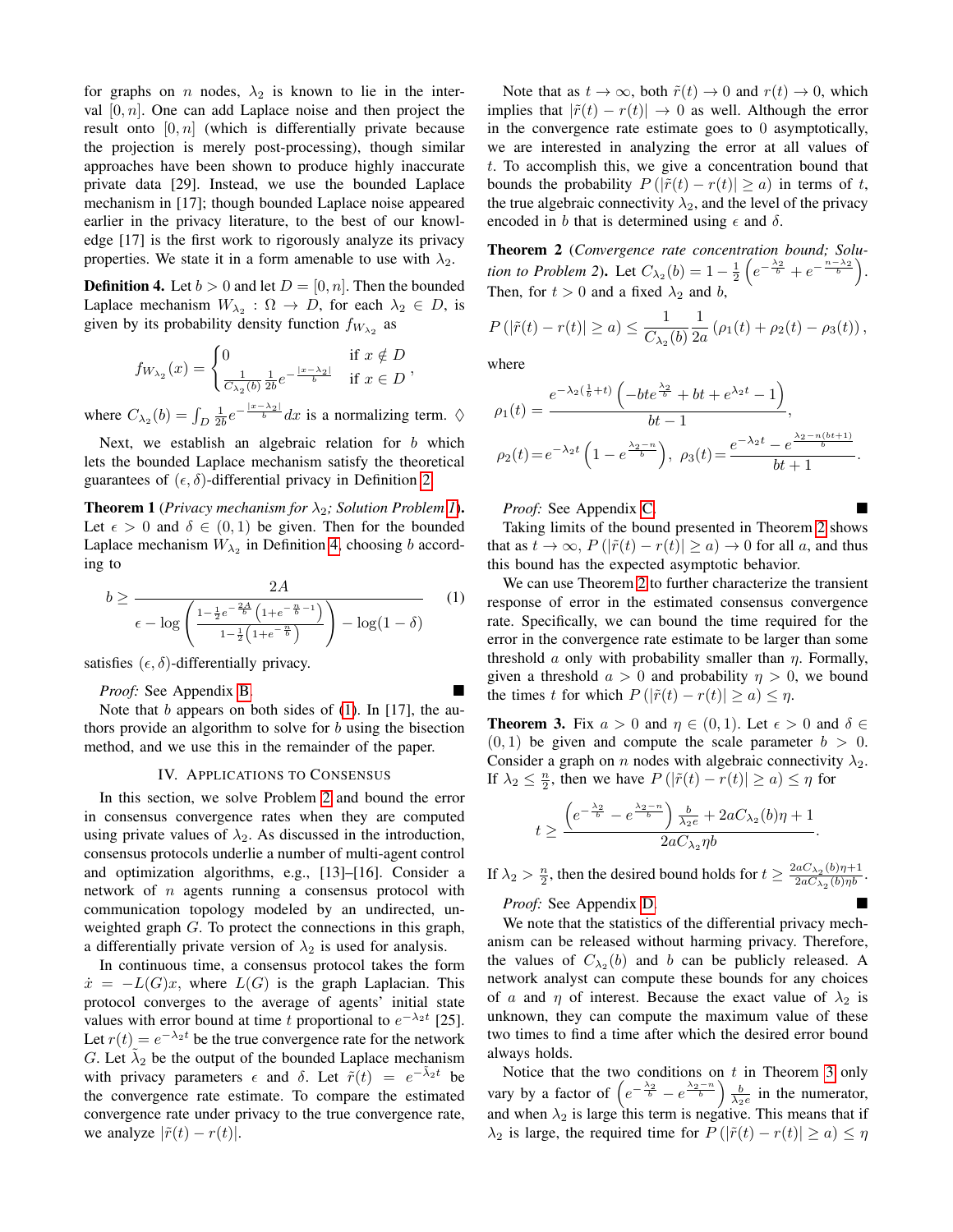is smaller than if  $\lambda_2$  was small. In Section [VI,](#page-4-0) we provide simulation results and further commentary for Theorem 1.

Beyond the consensus protocol, the value of  $\lambda_2$  is related to many other graph properties [24], and we next show how the private value of  $\lambda_2$  can still be used to accurately bound two other properties of interest.

### V. BOUNDING OTHER GRAPH PROPERTIES

There exist numerous inequalities relating  $\lambda_2$  to other quantitative graph properties [24], [25], and one can therefore expect that the private  $\lambda_2$  will be used to estimate other quantitative characteristics of graphs. To illustrate the utility of doing so, in this section we bound the graph diameter  $d$ and mean distance  $\rho$  in terms of the private value  $\tilde{\lambda}_2$ .

Both  $d$  and  $\rho$  measure graph size and provide insight into how easily information can be transferred across a network [30]. We estimate each one in terms of the private  $\lambda_2$ and bound the error induced in these estimates by privacy. These bounds represent Similar bounds can be simply derived, e.g., on minimal/maximal degree, edge connectivity, etc., because their bounds are proportional to  $\lambda_2$  [31].

We first recall bounds from the literature.

<span id="page-4-3"></span>Lemma 2 (Diameter and Mean Distance Bounds [32]). For an undirected, unweighted graph  $G$  of order  $n$ , define

$$
\overline{d}(\lambda_2, \alpha) = \left(2\sqrt{\frac{\lambda_n}{\lambda_2}}\sqrt{\frac{\alpha^2 - 1}{4\alpha}} + 2\right) \left(\log_{\alpha} \frac{n}{2}\right)
$$

$$
\overline{\rho}(\lambda_2, \alpha) = \left(\sqrt{\frac{\lambda_n}{\lambda_2}}\sqrt{\frac{\alpha^2 - 1}{4\alpha}} + 1\right) \left(\frac{n}{n - 1}\right) \left(\frac{1}{2} + \log_{\alpha} \frac{n}{2}\right).
$$

Then for any fixed  $\lambda_2 > 0$  and any  $\alpha > 1$ , the diameter d and mean distance  $\rho$  of the graph G are bounded via

$$
\underline{d}(\lambda_2) = \frac{4}{n\lambda_2} \le d \le \overline{d}(\lambda_2, \alpha)
$$

$$
\underline{\rho}(\lambda_2) = \frac{2}{(n-1)\lambda_2} + \frac{n-2}{2(n-1)} \le \rho \le \overline{\rho}(\lambda_2, \alpha).
$$

The least upper bounds can be derived by using  $\alpha_d$  and  $\alpha_{\rho}$  which minimize  $d(\lambda_2, \alpha)$  and  $\overline{\rho}(\lambda_2, \alpha)$  respectively.

A list of  $\alpha_d$  and  $\alpha_\rho$  can be found in Table 1 in [32]. To quantify the impacts of using the private  $\lambda_2$  in these bounds, we next bound the expectations of d and  $\rho$ . These bounds use the upper incomplete gamma function  $\Gamma(\cdot, \cdot)$  and the imaginary error function erfi( $\cdot$ ), defined as

$$
\Gamma(s,x) = \int_x^{\infty} t^{s-1} e^{-t} dt \quad \text{and} \quad \text{erfi}(x) = \frac{2}{\sqrt{\pi}} \int_0^x e^{t^2} dt.
$$

Using the private  $\lambda_2$ , expectation bounds are as follows.

<span id="page-4-2"></span>Theorem 4 (*Expectation bounds for* d *and* ρ*; Solution to Problem 3*). For any  $\lambda_2 > 0$ , denote its private value by  $\tilde{\lambda}_2$ . Then, when bounded using  $\tilde{\lambda}_2$ , the expectations of the diameter,  $E[\tilde{d}]$ , and mean distance,  $E[\tilde{\rho}]$ , obey

$$
\frac{4}{nE[\tilde{\lambda}_2]} \leq E[\tilde{d}] \leq E[\overline{d}(\tilde{\lambda}_2, \alpha_d)] \quad \text{and} \quad
$$

$$
\frac{2}{(n-1)E[\tilde{\lambda}_2]} + \frac{n-2}{2(n-1)} \leq E[\tilde{\rho}] \leq E[\overline{\rho}(\tilde{\lambda}_2, \alpha_{\rho})],
$$

where

$$
E[\overline{d}(\tilde{\lambda}_2, \alpha_d)] = \left[2\sqrt{\frac{\lambda_n(\alpha_d^2 - 1)}{4\alpha_d}} E\left[\sqrt{\frac{1}{\tilde{\lambda}_2}}\right] + 2\right] \left[\log_{\alpha_d} \frac{n}{2}\right]
$$

$$
E[\overline{\rho}(\tilde{\lambda}_2, \alpha_\rho)] = \left[\sqrt{\frac{\lambda_n(\alpha_\rho^2 - 1)}{4\alpha_\rho}} E\left[\frac{1}{\sqrt{\tilde{\lambda}_2}}\right] + 1\right]
$$

$$
\cdot \left[\frac{n}{n-1}\right] \cdot \left[\frac{1}{2} + \log_{\alpha_\rho} \frac{n}{2}\right]
$$

We can compute the expectation terms with  $\tilde{\lambda}_2$  via

$$
E\left[\frac{1}{\sqrt{\tilde{\lambda}_2}}\right] = \frac{1}{C_{\lambda_2}(b)} \frac{1}{2b} \left(\sqrt{\pi}\sqrt{b}e^{-\frac{\lambda_2}{b}} \left(\text{erfi}\left(\sqrt{\frac{\lambda_2}{b}}\right)\right) + \sqrt{b}e^{\frac{\lambda_2}{b}} \left(\Gamma\left(\frac{1}{2}, \frac{n}{b}\right) - \Gamma\left(\frac{1}{2}, \frac{\lambda_2}{b}\right)\right)\right)
$$

$$
E[\tilde{\lambda}_2] = \frac{1}{2C_{\lambda_2}(b)} \left(2\lambda_2 + be^{-\frac{\lambda_2}{b}} - be^{-\frac{n-\lambda_2}{b}} - ne^{-\frac{n-\lambda_2}{b}}\right)
$$
*Proof:* See Appendix E.

<span id="page-4-4"></span>**Remark 1.** A larger  $\epsilon$  indicates weaker privacy, and it results in a smaller value of  $b$  and a distribution of privacy noise that is more tightly concentrated about its mean. Thus, a larger  $\epsilon$ implies that the expected value  $E[\tilde{\lambda}_2]$  is closer to the exact, non-private  $\lambda_2$ , which leads to smaller disagreements in the bounds on the exact and expected values of d and  $\rho$ .

### VI. SIMULATIONS

<span id="page-4-0"></span>In this section, we present consensus simulation results and numerical results for the bounds on graph measurements when using the private  $\lambda_2$  in graph analysis.

Consider a network of  $n = 10$  agents with  $\lambda_2 = 1$  and a true convergence rate of  $r(t) = e^{-\lambda_2 t} = e^{-t}$ . The network operator wishes to privatize  $\lambda_2$  using the bounded Laplace mechanism with  $\epsilon = 0.4$ ,  $\delta = 0.05$ , and  $A = 1$ . Solving for b with the algorithm in [17] yields  $b \ge 7.39$ , and selecting  $b = 7.39$  ensures  $(0.4, 0.05)$  – differential privacy. Let  $\tilde{\lambda}_2$  be the private output of the bounded Laplace mechanism. Then, for a recipient of  $\tilde{\lambda}_2$ , the estimated consensus convergence rate is  $\tilde{r}(t) = e^{-\tilde{\lambda}_2 t}$ . Let  $P(|\tilde{r}(t) - r(t)| \le a)$  be the the probability of the error of the convergence rate estimate being less than a at time t. Intuitively,  $P(|\tilde{r}(t) - r(t)| \le a)$  should be close to 1 as  $t$  grows.

We can lower bound  $P(|\tilde{r}(t) - r(t)| \le a)$  by noting that

<span id="page-4-1"></span>
$$
P(|\tilde{r}(t) - r(t)| \le a) = 1 - P(|\tilde{r}(t) - r(t)| \ge a), \quad (2)
$$

which we can use Theorem [2](#page-3-2) to bound. To that end, Figure [3](#page-5-0) shows how  $P(|\tilde{r}(t) - r(t)| \le a)$  changes with time for  $a =$ 0.2 and shows 500 sample convergence rate estimates for values of  $\lambda_2$  privatized with the parameters from above.

These simulations show that for a sufficiently large  $t$ ,  $P(|\tilde{r}(t) - r(t)| \le a)$  is close to 1 and that the times t for which this occurs are often small. This occurs because the bounded Laplace mechanism outputs  $\tilde{\lambda}_2 \in [0, n]$ , and thus  $\tilde{r}(t) \rightarrow 0$  as  $t \rightarrow \infty$  for any  $\tilde{\lambda}_2$ , while the true convergence rate  $r(t)$  also converges to 0. These results also show that Theorem 1 is consistent with intuition as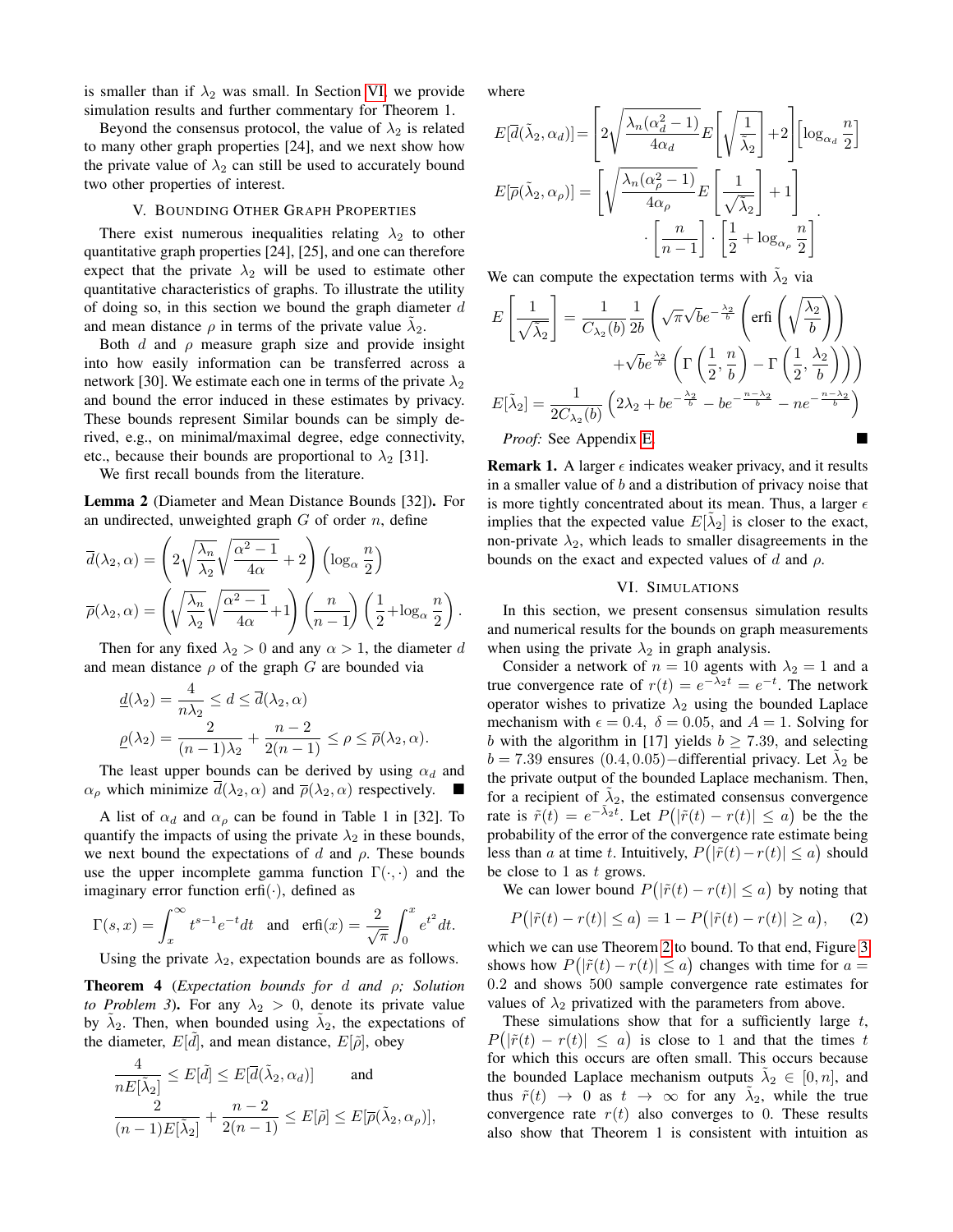

Fig. 3. The top plot shows 500 sample convergence rate estimates  $\tilde{r}_i(t)$  =  $e^{-\tilde{\lambda}_2^i t}$ , where  $\tilde{\lambda}_2^i$  is the output of the  $i^{th}$  trial of the bounded Laplace mechanism with  $\epsilon = 0.4$ ,  $\delta = 0.05$ , and  $A = 1$  for a network of  $n = 10$  agents with  $\lambda_2 = 1$ . The set  $S(t)$  shown on these plots is defined as  $S(t) = \{ \tilde{r}_i(t) : \tilde{r}_i(t) = e^{-\tilde{\lambda}_2^i t} \text{ and } |\tilde{r}_i(t) - e^{-\lambda_2 t}| \leq a \}$  with  $a = 0.2$ . The bottom plot shows the lower bound on  $P(\tilde{r}_i(t) \in S)$  obtained by using Theorem 1 in [\(2\)](#page-4-1). This lower bound approaches 1 relatively quickly and is consistent with the sample convergence rates shown in the top plot.



Fig. 4. The top plot shows the distance between the exact and expected upper bounds for  $d$ . The bottom one shows the distance between the corresponding lower bounds.

highlighted in Figure [3,](#page-5-0) namely that as  $t$  grows the error in any estimated convergence rate using the output of the bounded Laplace mechanism converges to 0 eventually.

We next present simulation results for using the private value of  $\lambda_2$  to estimate d and  $\rho$ . We consider networks of  $n = 30$  agents with different edge sets and hence different values of  $\lambda_2$ . We let  $\lambda_n = n$  and therefore the upper bounds on d and  $\rho$  in Theorem [4](#page-4-2) can reach their worstcase values. We apply the bounded Laplace mechanism with  $\delta = 0.05$  and a range of  $\epsilon \in [0.1, 2]$ . To illustrate the effects of privacy in bounding diameter, we compute the distance between the exact (non-private) upper bound on diameter in Lemma [2](#page-4-3) and the expected (private) upper bound on diameter in Theorem [4.](#page-4-2) This distance is shown in the upper plot in Figure [4,](#page-5-1) and the lower plot shows the analogous distance for the diameter lower bounds. Figure [5](#page-5-2) shows the corresponding upper- and lower-bound distances for  $\rho$ .

In all plots, there is a general decrease in the distance between the exact and private bounds as  $\epsilon$  grows. Recalling that larger  $\epsilon$  implies weaker privacy, these simulations confirm that weaker privacy guarantees result in smaller differences



<span id="page-5-0"></span>Fig. 5. The top plot shows the distance between the exact and expected upper bounds for  $\rho$ . The bottom one shows the distance between the corresponding lower bounds.

between the exact and expected bounds for d and  $\rho$ , as predicted in Remark [1.](#page-4-4)

## <span id="page-5-2"></span>VII. CONCLUSIONS

This paper presented a differential privacy mechanism for the algebraic connectivity of undirected, unweighted graphs. Bounded noise was used to provide private values that are still accurate, and the private values of algebraic connectivity were shown to give accurate estimates of consensus protocol convergence rates, and the diameter and mean distance of a graph. Future work includes the development of new privacy mechanisms for other algebraic graph properties.

## **REFERENCES**

- [1] Wei Ren, R. W. Beard, and E. M. Atkins, "A survey of consensus problems in multi-agent coordination," in *Proceedings of the 2005, American Control Conference, 2005.*, 2005.
- <span id="page-5-1"></span>[2] J. Scott, "Social network analysis," *Sociology*, vol. 22, no. 1, pp. 109– 127, 1988.
- [3] M. D. Shirley and S. P. Rushton, "The impacts of network topology on disease spread," *Eco. Complexity*, vol. 2, no. 3, pp. 287–299, 2005.
- [4] Y. Zheng, L. Wang, and Y. Zhu, "Consensus of heterogeneous multiagent systems," vol. 5, no. 16, pp. 1881–1888.
- [5] P. Van Mieghem, J. Omic, and R. Kooij, "Virus spread in networks," *IEEE/ACM Transactions on Networking*, vol. 17, no. 1, pp. 1–14, 2009.
- [6] S. Freitas and D. H. Chau, "Evaluating graph vulnerability and robustness using tiger," 2020.
- [7] S. P. Kasiviswanathan, K. Nissim, S. Raskhodnikova, and A. Smith, "Analyzing graphs with node differential privacy," in *Proceedings of the 10th Theory of Cryptography Conference on Theory of Cryptography*. Springer-Verlag, 2013, p. 457–476.
- [8] V. Karwa, S. Raskhodnikova, A. Smith, and G. Yaroslavtsev, "Private analysis of graph structure," *ACM Trans. Database Syst.*, vol. 39, no. 3, 2014.
- [9] S. P. Kasiviswanathan and A. Smith, "On the 'semantics' of differential privacy: A bayesian formulation," *Journal of Privacy and Confidentiality*, vol. 6, no. 1, Jun. 2014.
- [10] C. Dwork and A. Roth, "The algorithmic foundations of differential privacy," vol. 9, no. 3, pp. 211–407.
- [11] W.-Y. Day, N. Li, and M. Lyu, "Publishing graph degree distribution with node differential privacy," in *Proceedings of the 2016 International Conference on Management of Data*, 2016, p. 123–138.
- [12] E. Shen and T. Yu, "Mining frequent graph patterns with differential privacy," in *Proceedings of the 19th ACM International Conference on Knowledge Discovery and Data Mining*, 2013, pp. 545–553.
- [13] R. Olfati-Saber and R. M. Murray, "Consensus problems in networks of agents with switching topology and time-delays," *IEEE Transactions on Automatic Control*, vol. 49, no. 9, pp. 1520–1533, 2004.
- [14] W. Ren and E. Atkins, "Distributed multi-vehicle coordinated control via local information exchange," *International Journal of Robust and Nonlinear Control*, vol. 17, pp. 1002–1033, 2007.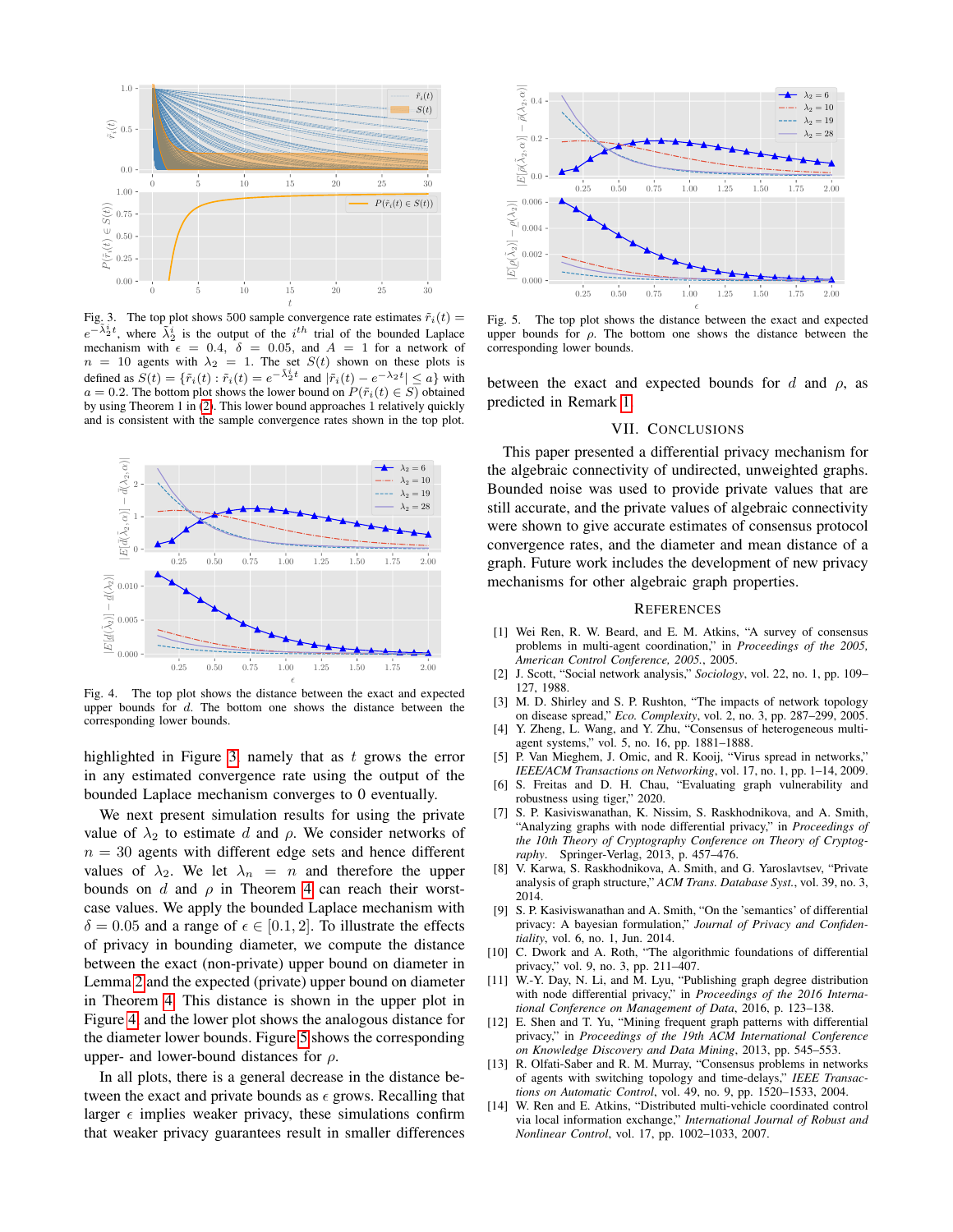- [15] M. C. De Gennaro and A. Jadbabaie, "Decentralized control of connectivity for multi-agent systems," in *Proceedings of the 45th IEEE Conference on Decision and Control*, 2006, pp. 3628–3633.
- [16] A. Nedić, A. Olshevsky, and W. Shi, *Decentralized Consensus Optimization and Resource Allocation*, 2018, pp. 247–287.
- [17] N. Holohan, S. Antonatos, S. Braghin, and P. Mac Aonghusa, "The bounded laplace mechanism in differential privacy," *arXiv preprint arXiv:1808.10410*, 2018.
- [18] K. Yazdani, A. Jones, K. Leahy, and M. Hale, "Differentially private lq control," *arXiv preprint arXiv:1807.05082*, 2018.
- [19] K. Yazdani and M. Hale, "Error bounds and guidelines for privacy calibration in differentially private kalman filtering," in *2020 American Control Conference (ACC)*, 2020, pp. 4423–4428.
- [20] C. Hawkins and M. Hale, "Differentially private formation control," in *2020 59th IEEE Conference on Decision and Control (CDC)*, 2020.
- [21] P. Gohari, M. Hale, and U. Topcu, "Privacy-preserving policy synthesis in markov decision processes," in *2020 59th IEEE Conference on Decision and Control (CDC)*, 2020.
- [22] Y. Wang, X. Wu, and L. Wu, "Differential privacy preserving spectral graph analysis," in *Pacific-Asia Conference on Knowledge Discovery and Data Mining*, 2013, pp. 329–340.
- [23] M. Fiedler, "A property of eigenvectors of nonnegative symmetric matrices and its application to graph theory," *Czechoslovak Mathematical Journal*, vol. 25, no. 4, pp. 619–633, 1975.
- [24] N. M. M. de Abreu, "Old and new results on algebraic connectivity of graphs," *Linear Algebra and its Applications*, vol. 423, no. 1, pp. 53–73, 2007.
- [25] M. Mesbahi and M. Egerstedt, *Graph Theoretic Methods in Multiagent Networks*, 2010.
- [26] X. Ding, X. Zhang, Z. Bao, and H. Jin, "Privacy-preserving triangle counting in large graphs," in *Proceedings of the 27th ACM International Conference on Information and Knowledge Management*. Association for Computing Machinery, 2018, p. 1283–1292.
- [27] M. Hay, C. Li, G. Miklau, and D. Jensen, "Accurate estimation of the degree distribution of private networks," in *2009 Ninth IEEE International Conference on Data Mining*, 2009, pp. 169–178.
- [28] C. Task and C. Clifton, "A guide to differential privacy theory in social network analysis," in *International Conference on Advances in Social Networks Analysis and Mining*, 2012, pp. 411–417.
- [29] P. Gohari, B. Wu, C. Hawkins, M. Hale, and U. Topcu, "Differential privacy on the unit simplex via the dirichlet mechanism," *IEEE Transactions on Information Forensics and Security*, vol. 16, pp. 2326– 2340, 2021.
- [30] M. J. Paldino, W. Zhang, Z. D. Chu, and F. Golriz, "Metrics of brain network architecture capture the impact of disease in children with epilepsy," *NeuroImage: Clinical*, vol. 13, pp. 201–208, 2017.
- [31] M. Fiedler, "Algebraic connectivity of graphs," vol. 23.
- [32] B. Mohar, "Eigenvalues, diameter, and mean distance in graphs," *Graph. Comb.*, 1991.
- [33] D. S. Bernstein, *Matrix mathematics: theory, facts, and formulas*. Princeton university press, 2009.

#### APPENDIX

#### <span id="page-6-0"></span>*A. Proof of Lemma [1](#page-2-2)*

Consider two graphs  $G, G' \in \mathcal{G}_n$  such that  $\text{Adj}_A(G, G') =$ 1. Denote their corresponding graph Laplacians by  $L$  and  $L'$ , and define the matrix P such that  $L' = L + P$ . Then, we write

$$
\Delta\lambda_2 = \max_{G,G'\in\mathcal{G}_n} |\lambda_2(L') - \lambda_2(L)|
$$
  
= 
$$
\max_{G,G'\in\mathcal{G}_n} |\lambda_2(L+P) - \lambda_2(L)|.
$$

Applying [33, Theorem 8.4.11] to split up  $\lambda_2(L + P)$ , we obtain

$$
\Delta \lambda_2 \leq \lambda_2(L) + \lambda_n(P) - \lambda_2(L) = \lambda_n(P).
$$

The matrix  $P$  encodes the differences between  $L$  and  $L'$  as follows. For any i, if the diagonal entry  $P_{ii} = 1$ , then node i has one more edge in G' than it does in G. If  $P_{ii} = -1$ ,

then node i has one fewer edge in  $G'$  than it does in  $G$ . Other values of  $P_{ii}$  indicate the addition or removal of more edges. Given A, we have  $-A \le P_{ii} \le A$ .

For off-diagonal entries,  $P_{ij} = 1$  indicates that  $G'$  contains the edge  $(i, j)$  and  $G$  does not; the converse holds if  $P_{ij} = -1$ . Then, for any row of P, the diagonal entry has absolute value at most A, and the absolute sum of the offdiagonal entries is at most  $A$ . By Geršgorin's circle theorem [33, Fact 4.10.16.], we have  $\lambda_n(P) \leq 2A$ .

# <span id="page-6-1"></span>*B. Proof of Theorem [1](#page-3-4)*

By [17, Theorem 3.5], the bounded Laplace mechanism satisfies differential privacy if

$$
b \ge \frac{\Delta\lambda_2}{\epsilon - \log \Delta C(b) - \log(1 - \delta)},
$$

where, given that  $\lambda_2 \in [0, n]$ ,  $\Delta C(b)$  is defined as

<span id="page-6-4"></span><span id="page-6-3"></span>
$$
\Delta C(b) := \frac{C_{\Delta \lambda_2}(b)}{C_0(b)}.\tag{3}
$$

Next, we compute the normalizing constant in Definition [4](#page-3-0) as

$$
C_{\lambda_2}(b) = 1 - \frac{1}{2} \left( e^{-\frac{\lambda_2}{b}} + e^{-\frac{n-\lambda_2}{b}} \right).
$$
 (4)

Using  $(4)$  in  $(3)$  gives

$$
\Delta C(b) = \frac{1 - \frac{1}{2} \left( e^{-\frac{\Delta \lambda_2}{b}} + e^{-\frac{n - \Delta \lambda_2}{b}} \right)}{1 - \frac{1}{2} \left( 1 + e^{-\frac{n}{b}} \right)}.
$$

Using the sensitivity bound in Lemma [1,](#page-2-2) we put  $\Delta \lambda_2 = 2A$ , which completes the proof.

# <span id="page-6-2"></span>*C. Proof of Theorem [2](#page-3-2)*

Let  $\tilde{\lambda}_2$  be the output of the bounded Laplace mechanism with scale parameter  $b$ . We begin by computing the expected value of  $g(\tilde{\lambda}_2) = |\tilde{r}(t) - r(t)|$  with respect to the randomness induced by the bounded Laplace mechanism. Again using  $D = [0, n]$ , we have

$$
E[g(\tilde{\lambda}_2)] = \int_{-\infty}^{\infty} g(x) f_{W_{\lambda_2}}(x) dx = \int_{D} g(x) \frac{1}{C_{\lambda_2}(b)} \frac{1}{2b} e^{-\frac{|x-\lambda_2|}{b}} dx
$$
  
= 
$$
\frac{1}{C_{\lambda_2}(b)} \frac{1}{2b} \int_{0}^{n} |e^{-xt} - e^{-\lambda_2 t}| e^{-\frac{|x-\lambda_2|}{b}} dx.
$$

Then, note that

$$
|e^{-xt} - e^{-\lambda_2 t}|e^{-\frac{|x-\lambda_2|}{b}} = \begin{cases} \left(e^{-xt} - e^{-\lambda_2 t}\right)e^{\frac{x-\lambda_2}{b}} & x \le \lambda_2\\ \left(e^{-\lambda_2 t} - e^{-xt}\right)e^{\frac{\lambda_2 - x}{b}} & x > \lambda_2 \end{cases}
$$

.

Then we eliminate the absolute value to find

$$
E[g(\tilde{\lambda}_2)] = \frac{1}{C_{\lambda_2}(b)} \frac{1}{2b} \int_0^{\lambda_2} (e^{-xt} - e^{-\lambda_2 t}) e^{\frac{x - \lambda_2}{b}} dx + \frac{1}{C_{\lambda_2}(b)} \frac{1}{2b} \int_{\lambda_2}^n (e^{-\lambda_2 t} - e^{-xt}) e^{\frac{\lambda_2 - x}{b}} dx,
$$

and thus  $E[g(\tilde{\lambda}_2)] = \frac{1}{C_{\lambda_2}(b)} \frac{1}{2} \Big(\rho_1(t) + \rho_2(t) - \rho_3(t)\Big).$ Since  $g(\tilde{\lambda}_2)$  is a non-negative random variable, we can use Markov's inequality to arrive at the theorem statement. It can

be shown that  $\rho_1(t)$ ,  $\rho_2(t)$ ,  $\rho_3(t) \geq 0$  for all t.